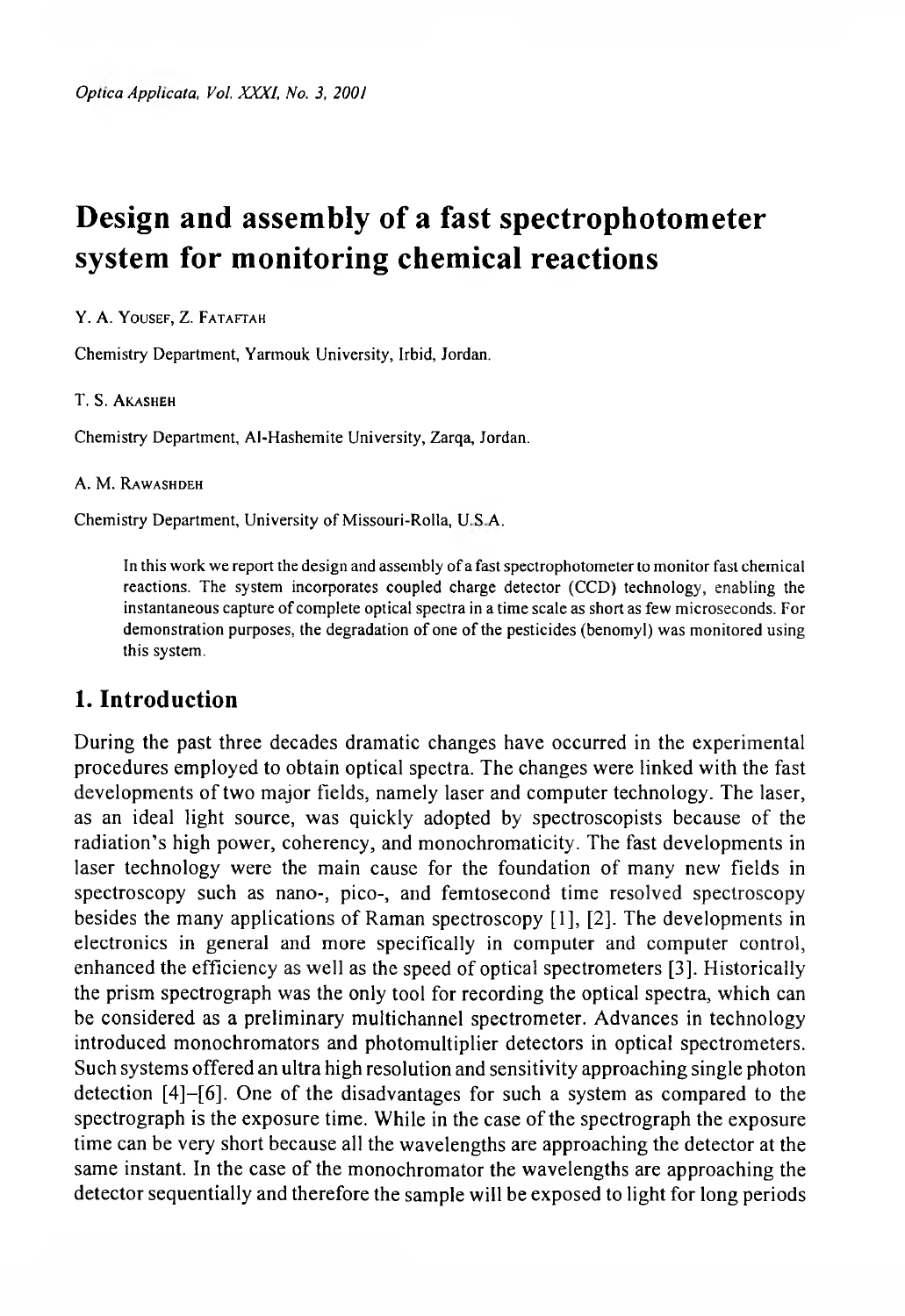depending on the scan range and some other factors. There are cases where the single channel detection system is impractical, such as high intensity light sources (lasers) and optically unstable samples. For such cases the ideal solution would be to use an arrangement similar to the old spectrograph/photographic plate system, *i.e.*, multichannel detection system. The main idea in this system is to replace the classical photosensitive glass plate with a multichannel detector and to remove the exit slit of the monochromator. The first detector of this type was the vidicon [7]. The sensitivity of the vidicon was much lower than that for the photomultiplier tube, therefore the uses of such detector were limited to applications having high optical yield [8]. The second generation of multichannel detectors was the self-scanned diode array. In this work, a CCD is used. Such detector offers sensitivity approaching the PMT, in addition to many other facilities, such as gating, pixel grouping, imaging, etc. The assembled system enabled fast spectral acquisition with which chemical fast changes in chemical reactions could be easily monitored.

## **2. Experimental arrangement**

A block diagram for the system is shown in Fig. la. It consists of four major units, light source, spectrograph, optical 2D detector, control electronics and data station.

The light source consists of two main blocks, deuterium lamp (190-350 nm) and tungsten (350-900 nm). The deuterium light beam is focused into the middle part of the sample cell using a quartz lens. The power supply that ignites and supplies the deuterium lamp with constant current was designed and built in our laboratory.

A 100 watts tungsten lamp operated by a DC stabilized power supply (Ealing, model 021/026) is used as the visible radiation source. An optical fiber cable is used to transfer the visible light beam to the lower part of the sample cell. Electromechanical shutters (1 and 2) are used to control the exposure of the sample to any of the light beams.

The sample holder block was fabricated in the machine shop of the faculty. It is designed to accept standard  $(10\times10\times50$  mm<sup>3</sup>) sample cells. It can be used for absorption as well as fluorescence applications. Excitation light beam is introduced from a side perpendicular to the detection path using an optical fiber.

The spectrograph used in this setup is Chromex model 5001. It contains 3 gratings (75, 150, 300 grooves/mm) enabling the selection between 3 different resolutions. All spectrograph operations such as the selection of grating, slit width as well as wavelength calibration are fully controlled by Windows software.

The CCD detector, Princeton Instruments model ICCD, consists of 512x376 elements. It has a broad spectral response (200-900 nm) with gating facility to a minimum of 2 ns. It is equipped with a thermoelectric cooler that maintains the detector at a temperature of  $-30$  °C for minimizing the dark current. A detector controller (model ST-38) driven by Windows 3.11 software is used to control and transfer the data to the computer.

A programmable delay generator model (DG-535) Stanford Research systems INC is used to synchronize the trigger of the diode array detector with the electromechanical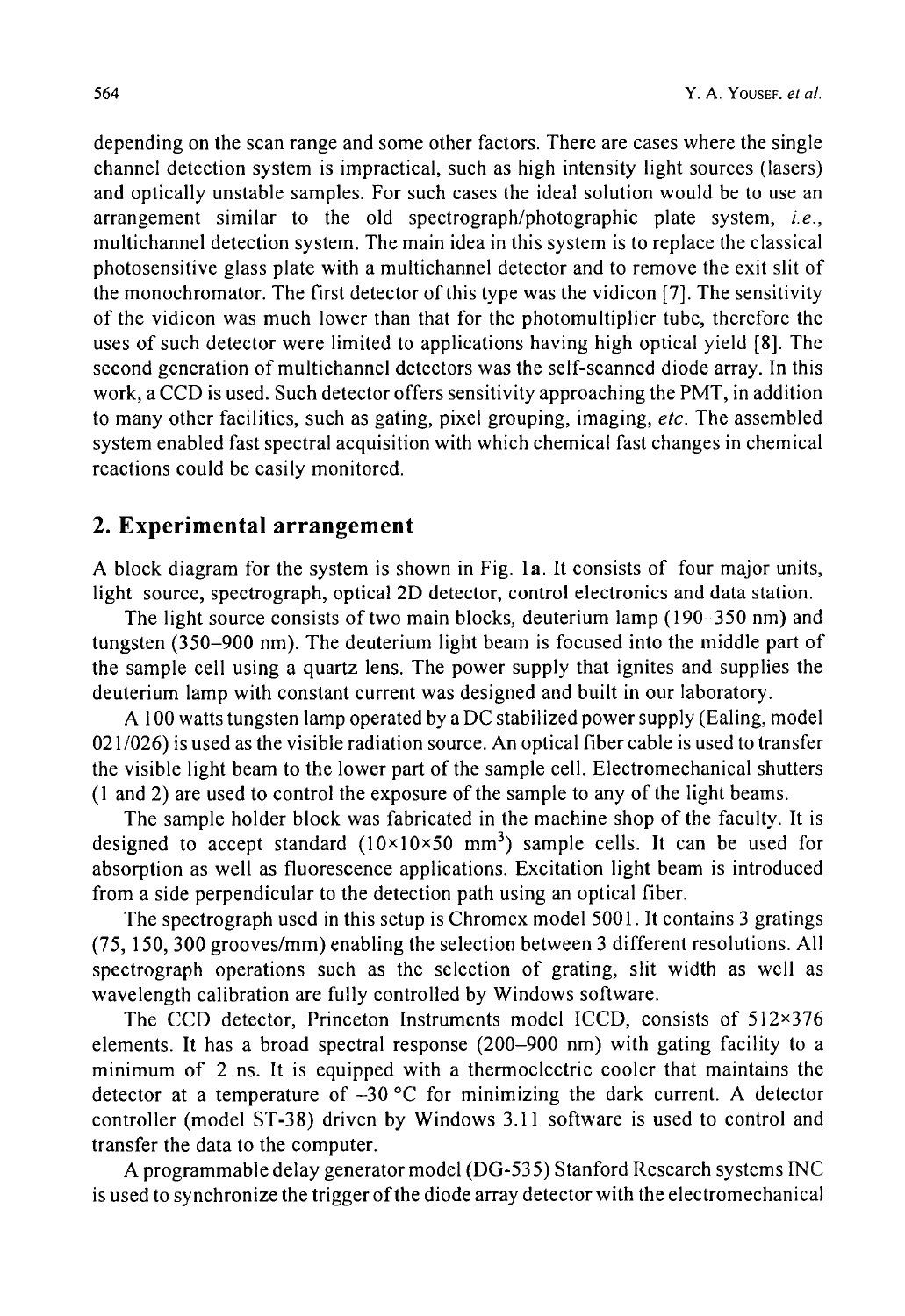

1, 2 – electromechanical shutters,  $3$  – sample cell holder,  $4$  – CCD optical detector,  $5$  – optical fiber



Fig. 1. Block diagram for the experimental setup (a). Optical paths of the UV and visible beams inside the spectrograph **(b).**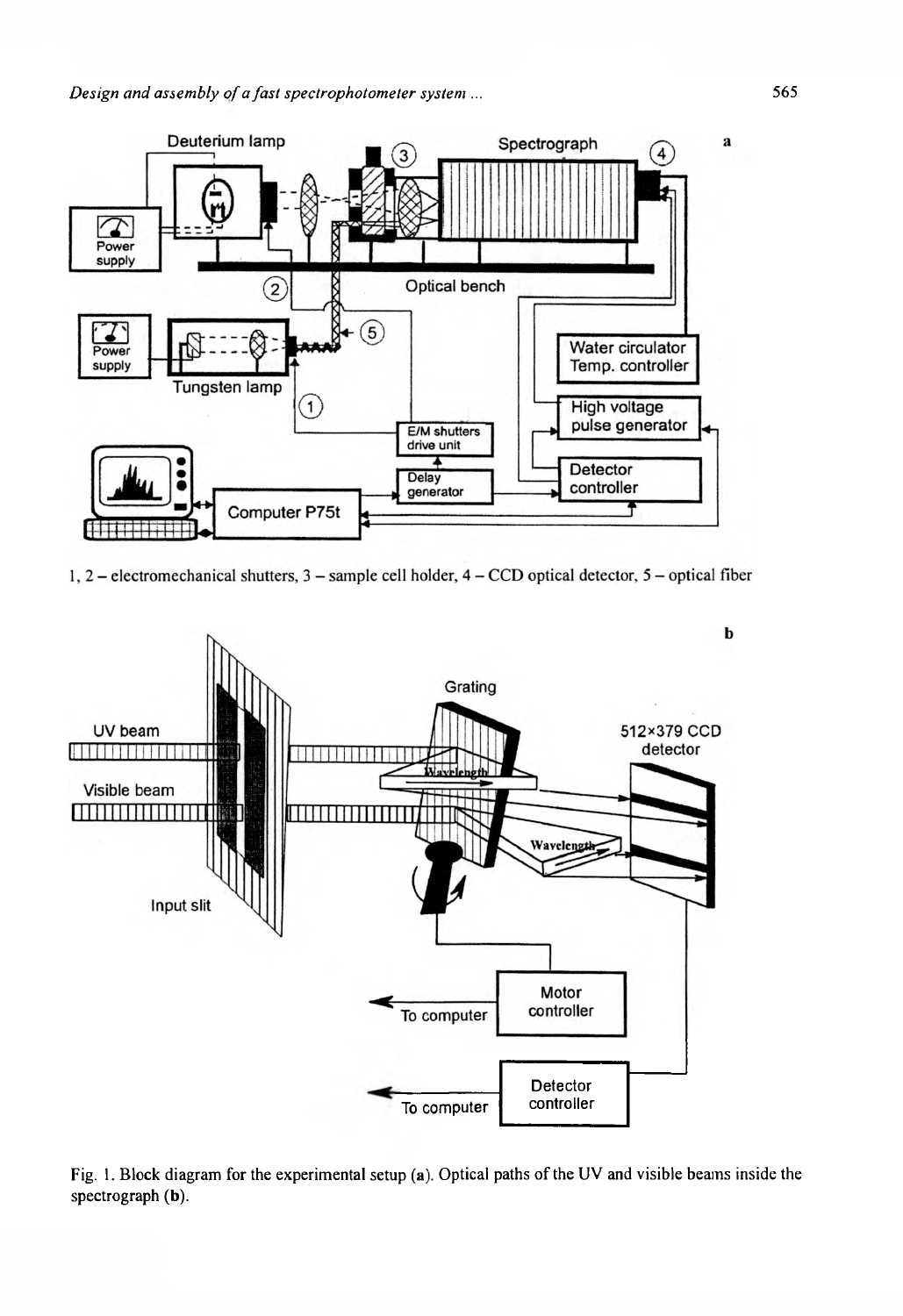shutters. Upon the reception of an input pulse it outputs, as many as, 4 pulses with a programmable time delay between each of them. This is extremely important for synchronization due to the large difference in response times between the electromechanical shutters and the electronic detectors.

The computer, DELL (P75t), includes a fast interface card driven by windows software. To start data acquisition, the computer triggers the detector controller via the fast interface card installed on the computer motherboard. The detector controller outputs a trigger pulse that is fed into the programmable delay generator unit. The latter outputs two pulses with different time delays, the undelayed pulse is fed into the electromechanical controller unit to activate the mechanical shutters while the delayed pulse is used to trigger the detector. The detector can be operated in two modes. The first is the free running mode in which the detector stays always alive. The second mode is the gated mode, in which the detector becomes live only when it receives a high voltage pulse from a high voltage pulsar. For this purpose, a programmable high voltage pulsar Princeton model (PG-200) is used.

The software fully controls all the functions of this generator, *i.e.*, the gate pulse width, pulse delay, as well as the external or internal pulse trigger.

The type of grating selected determines the spectral window, *i.e.*, the width of the spectrum. For example, the 75 G/mm grating offers a spectral window of 150 nm. while the 600 G/mm grating offers 35 nm spectral width. The wavelength selected by the monochromator is always the middle part of the spectrum. The whole spectrum is collected during the selected exposure time of the detector. Exposure times as short as few nanoseconds are possible, therefore a complete 150 nm spectrum can be obtained in this time scale. The main benefits of this setup are:

- The short time during which the sample is exposed to probe light, this time can be as short as the detector exposure time. Since we are using electromechanical shutters, we are limited to the shutter response time, which is in the order of milliseconds.

 $-$  As is shown in Fig. 1a, the UV beam is interring to the sample from an area different from that for the visible. The two beams travel into the spectrograph in two different planes and therefore can reach the CCD detector at two different heights.

Using the grouping facility in the detector control, we can assign the upper one, for example, for the UV spectra and the lower one for the visible spectra as is shown in Fig. 1b. This advantage eliminates the need for changing lamp position each time we need to change the spectral wavelength range from UV to visible or vice versa as it is found in classical spectrophotometers. In fact, this facility enables the detector to act as if it were two separate diode array detectors.

# 3. Data processing

The system is designed as a single beam spectrophotometer where a reference spectrum should be acquired and stored as a data file in the computer. Before that a background file should also be recorded and stored. This data file contains the dark current from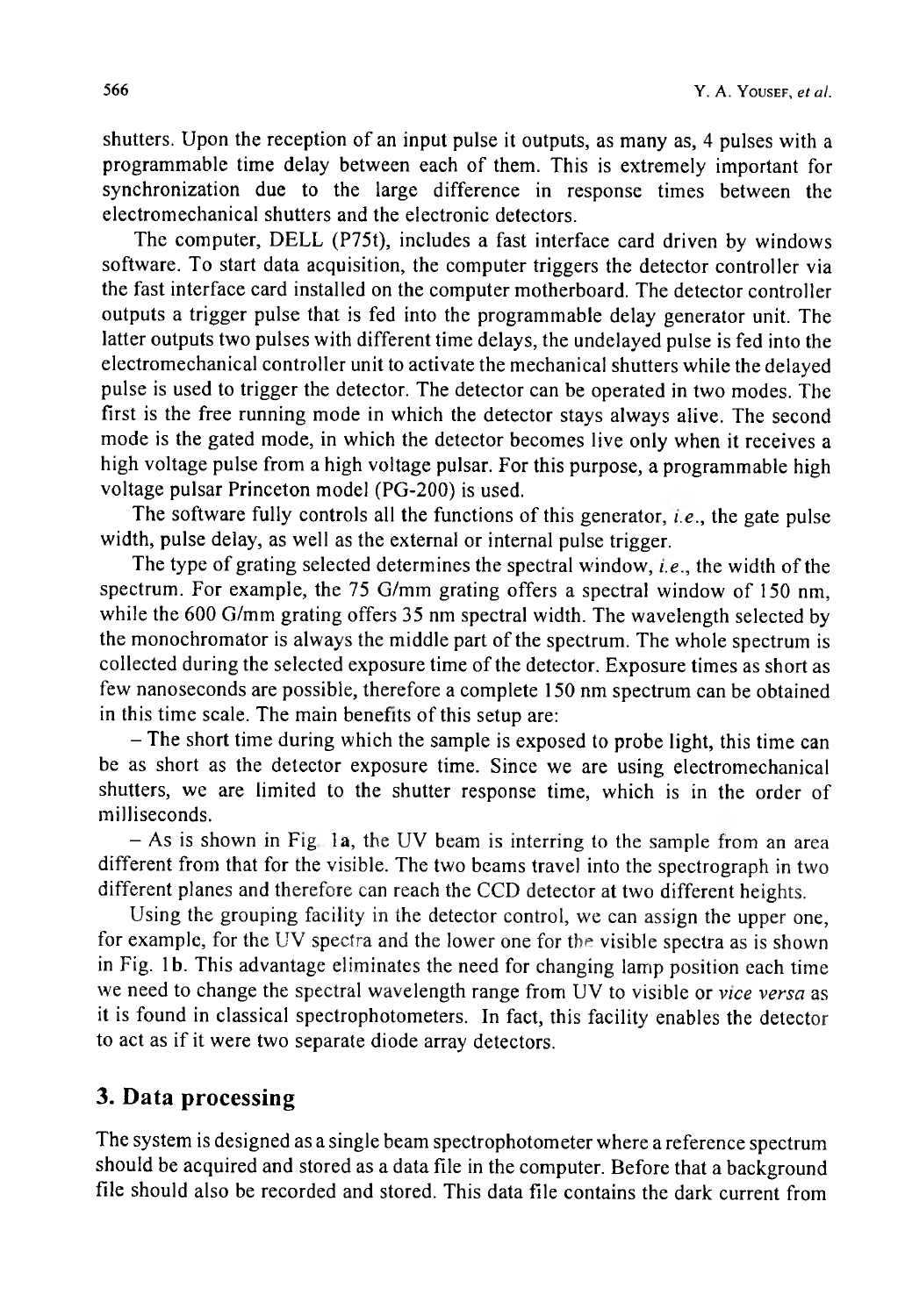the elements of the detector elements. The system automatically subtracts this data tile from any acquired spectrum. The dark current value is dependent on temperature, therefore the CCD detector is cooled down to  $-25$  °C in order to reduce the dark current level down to few counts per photodiode. The computer uses the three data files on the basis of Beer's law to calculate and display the absorption spectrum.

### **4. Resutts and discussion**

Figure 2b shows the UV spectrum 0.73 mg/L of anthracen in cyclohexane recorded by the new system. This result is compared with that found in the spectral atlas of polycyclic aromatic hydrocarbons for the same concentration, Fig. 2a [9]. The spectrum in Fig. 2a was recorded using Model-555 Perkin-Elmer spectrophotometer, which requires several minutes for the mechanical scanning of the monochromator. It is clear that the spectrum in Fig. 2b has a better resolution and is also recorded in a time scale as short as 5 microseconds.



Fig. 2. Absorption spectrum of 0.73 mg/L anthracene in cyclohexane as obtained in reference [8] using Perkin-Elmer Model 555 instrument - a, absorption spectrum of the same concentration as in a obtained by the new system  $- b$ .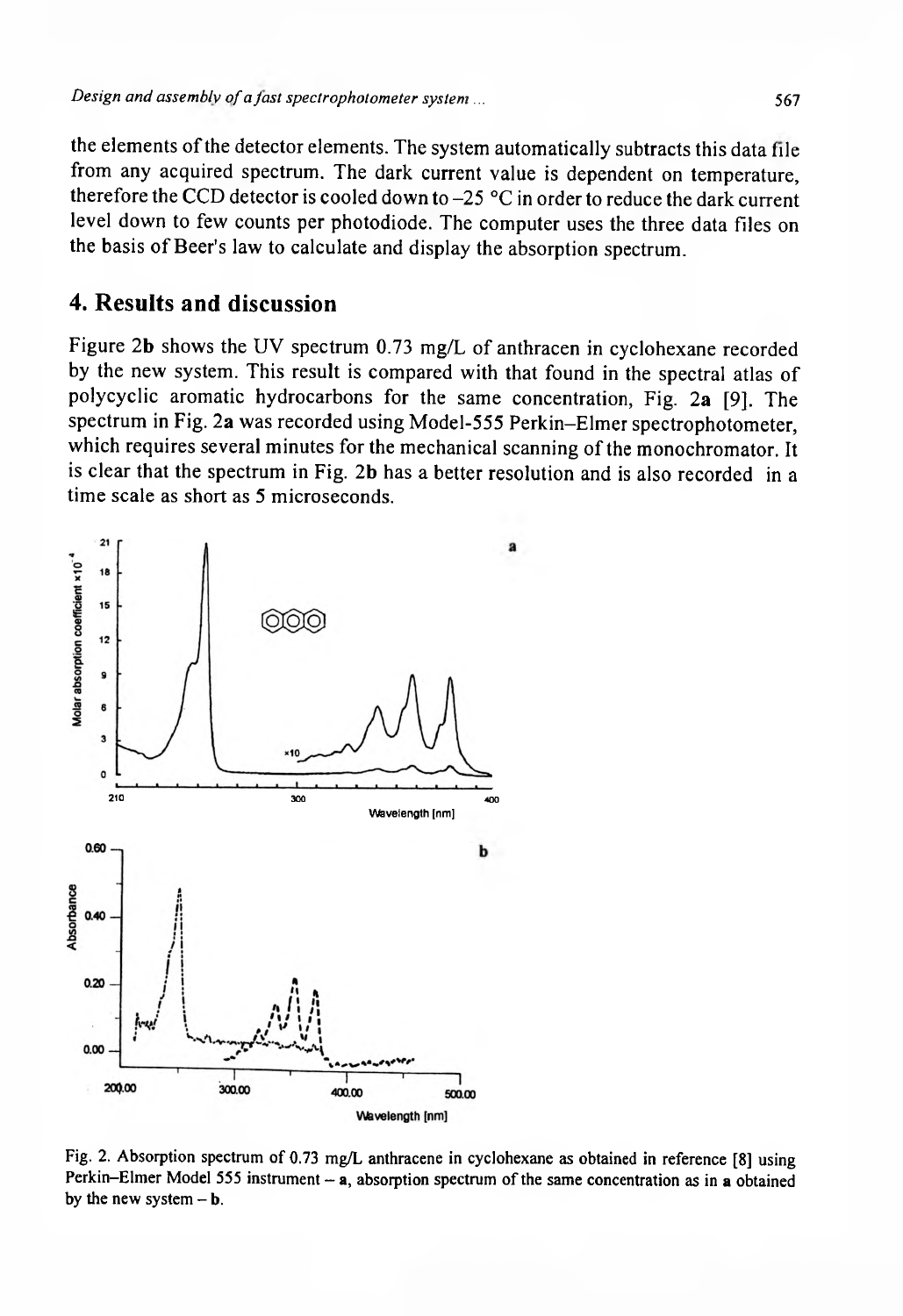

Fig. 3. The UV spectra of: 0.5 mg/L benzimidazole in  $CH_3CN$  (a) and 0.7 mg/L carbendazime in CH<sub>3</sub>CN (b).



Fig. 4. The 2D UV spectra of 0.65 mg/L benomyl in  $CH<sub>3</sub>CN$  for different periods of time.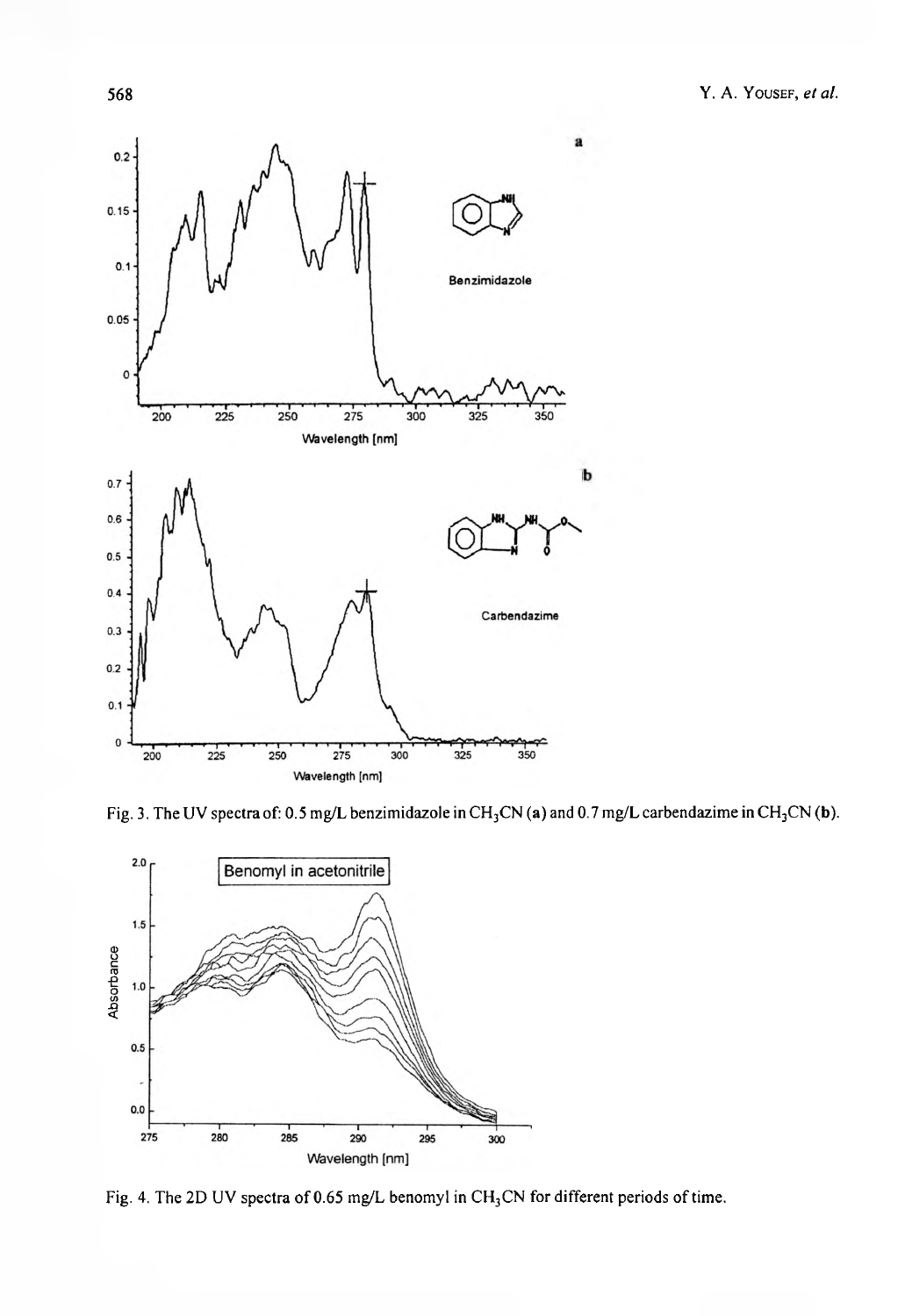

Fig. 5. The 3D UV spectra of 0.65 mg/L benomyl in CH<sub>3</sub>CN and versus time (0-80 min).

To illustrate further the capabilities of the new system, the degradation of benomyi, a benzimidazoie based pesticide, to form carbendazime, another benzimidazole based pesticide [Í0], was monitored by the new system. Figure 3a shows the UV spectrum of 0.5 mg/L benzimidazole in  $CH_3CN$  solvent, while Fig. 3b shows the UV spectrum of 0.7 mg/L carbendazime in the same solvent. The difference between the two spectra is the broadening of the peak near 284 nm due to the methylcarbamate group attached to the parent molecule (benzimidazole). The addition of a second methylcarbamate group to benzimidazole molecule for the formation of benomyi causes a new peak at 293 nm to appear in the spectrum of benzimidazole. Such peak enables the differentiation between carbendazime and benomyi. Benomyi is found to be unstable in polar solvents, it starts to degrade to carbendazime immediately after preparing it in solution [10]. Using the new system we could monitor the continuous drop in the intensity of the peak at 293 nm, which indicates the continuous degradation. The result is clearly shown in Figs. 4 and 5. Figure 4 shows a 2D plot of the UV spectra taken after several periods of time. Figure 5 shows a 3D plot of the absorption versus wavelength and time indicating the fast acquisition and display capabilities.

Acknowledgments - The CCD and the spectrograph were fully provided to us by EEC/Europe under the EC/Jordan-cooperation project in science and technology (SEM/03/628/033)-pesticides project. Therefore their support to us is highly appreciated. The authors gratefully recognize the additional financial support from the Higher Council for Science and Technology in Jordan, photodegradation of pesticides project. Our thanks extend to Eng. K. AHawneh, for the construction of the high voltage power supply, to Mr. M. Jabally and A. Shahadah for the fabrication of the cell holder in the mechanical workshop.